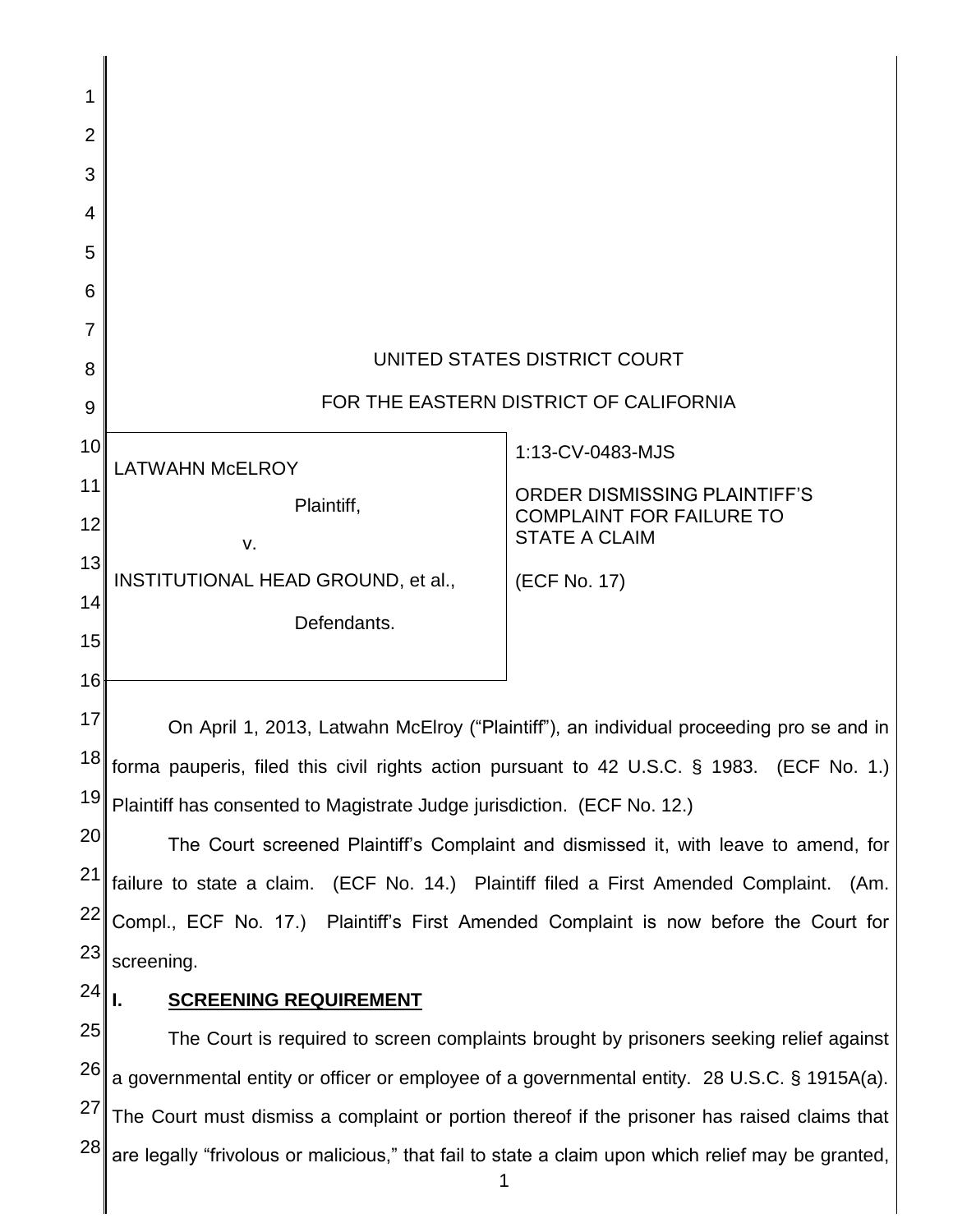1 2 3 4 5 or that seek monetary relief from a defendant who is immune from such relief. 28 U.S.C. § 1915A(b)(1),(2). "Notwithstanding any filing fee, or any portion thereof, that may have been paid, the court shall dismiss the case at any time if the court determines that . . . the action or appeal . . . fails to state a claim upon which relief may be granted." 28 U.S.C. § 1915(e)(2)(B)(ii).

6 7 8 9 10 11 12 13 14 A complaint must contain "a short and plain statement of the claim showing that the pleader is entitled to relief . . . ." Fed. R. Civ. P. 8(a)(2). Detailed factual allegations are not required, but "[t]hreadbare recitals of the elements of a cause of action, supported by mere conclusory statements, do not suffice." Ashcroft v. Iqbal, 556 U.S. 662, 678 (2009) (citing Bell Atlantic Corp. v. Twombly, 550 U.S. 544, 555 (2007)). Plaintiff must set forth "sufficient factual matter, accepted as true, to 'state a claim that is plausible on its face.'" Iqbal, 556 U.S. at 678 (quoting Twombly, 550 U.S. at 555). Facial plausibility demands more than the mere possibility that a defendant committed misconduct and, while factual allegations are accepted as true, legal conclusions are not. Iqbal, 556 U.S. at 678.

# 15

#### **II. PLAINTIFF'S CLAIMS**

16 17 18 19 20 21 22 23 24 25 26 27 28 Plaintiff is currently housed at Salinas Valley State Prison ("SVSP") in Soledad, California. He was previously housed at Kern Valley State Prison ("KVSP") in Delano, California and High Desert State Prison ("HDSP") in Susanville, California. Plaintiff names the following individuals as defendants: 1) Official Grounds, institutional head at SVSP, 2) A. Days, Bravo facility correctional sergeant at SVSP, 3) C. Sollis, Bravo facility captain at SVSP, 4) D. Asuncion, B facility captain at SVSP; 5) Officer Monroy, C facility sergeant at SVSP; 6) Ramirez, corrections officer at SVSP; 7) M. Barnes, warden at HDSP; 8) C. Gilmore, Delta facility sergeant at HDSP; 9) Miraz, corrections officer at HDSP; 10) Smith, corrections officer at HDSP; 11) Hedgepath, warden at KVSP; 12) J. Harden, housing sergeant at KVSP; 13) F. Staily, corrections officer at KVSP; 14) RN Mercevido registered nurse at KVSP; 15) J. Beard, director at California Department of Corrections and Rehabilitation; and 16) California Department of Corrections and Rehabilitation ("CDCR"). Plaintiff alleges violations of his rights under the First, Fourth, Fifth, Sixth, Eighth, and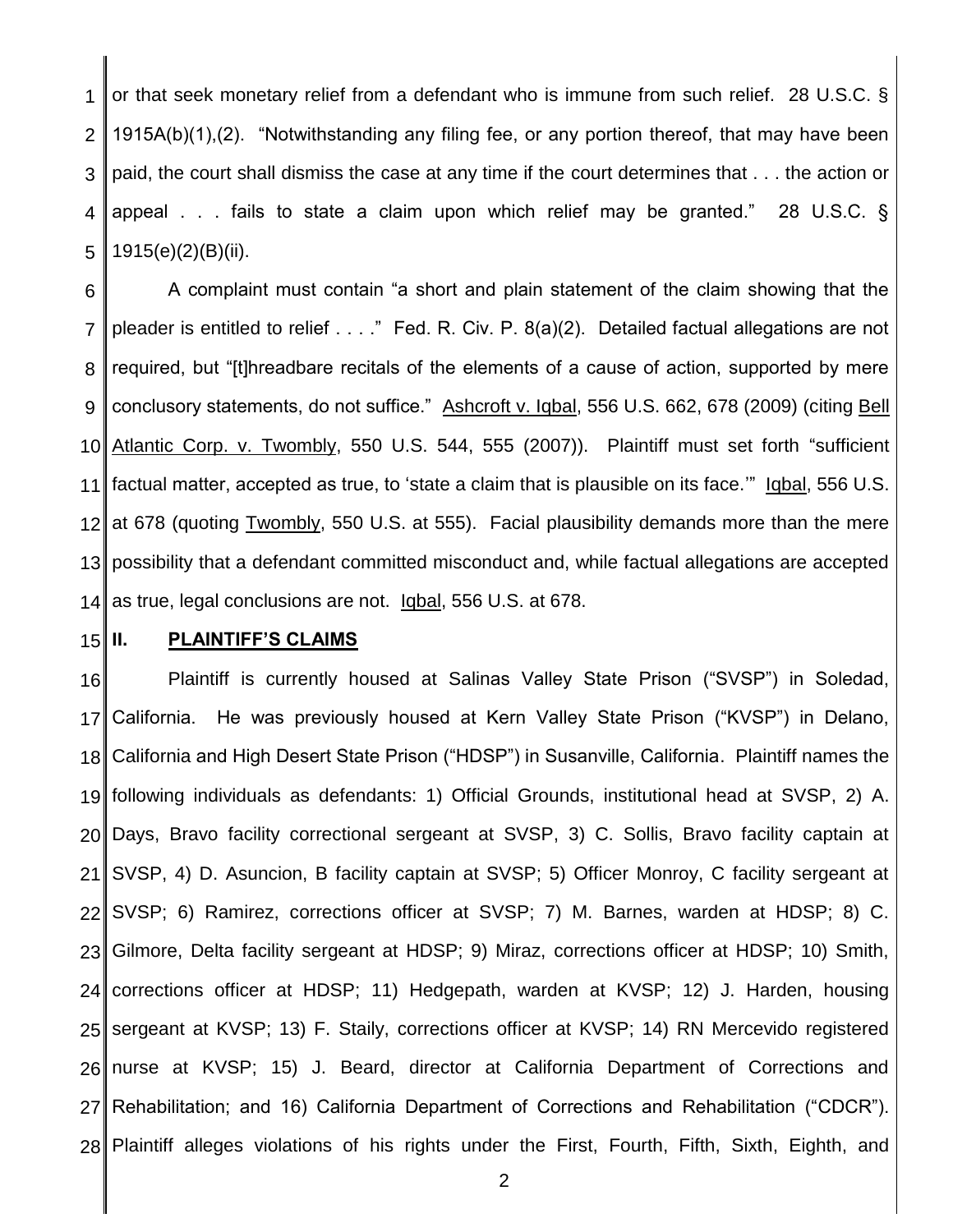1 2 3 Fourteenth Amendments. He also alleges violations of Cal. Code of Regulations. §§ 3054, 3054.3, and 3193(b). He alleges a violation of Cal. Civil Code § 2080.10. He also raises a conspiracy claim.

4 5 6 7 8 9 10 11 12 13 Plaintiff makes a number of broad and vague allegations of prison policies and actions that prevent him from practicing his religion. He also references a few, mostly undated, incidents to illustrate these allegations. More specifically, Plaintiff's allegations are as follows: Defendants Beard, Hedgepath, Staily, Harden, Mercevido discriminated against Plaintiff by insulting Plaintiff and his Islamic religious beliefs. (Am. Compl. at 5.) Defendants Staily and Harden failed to provide Plaintiff with the means to meet his Islamic religious requirements. (Id.) Defendants Beard, CDCR, and Hedgepath were responsible for prison religious policies but failed to enact any to enable Plaintiff to receive religious meals when he was transferred to different institutions. (Id. at 6.) Defendants Beard, Grounds, Solis, Days, and Monroy have failed to allow Plaintiff to practice his religion adequately. (Id. at 14-15.)

14 15 16 On September 25, 2007, Defendant Staily provided Plaintiff with a meal tray, but did not tell him if the meal was Ramadan-compliant. (Am. Compl. at 8.) Defendant Staily asked for the trays to be returned but Plaintiff did not hear him because Plaintiff was praying. (Id.)

17 18 19 20 21 Defendant Harden came to Plaintiff's cell with additional officers and placed handcuffs on Plaintiff, injuring him. (Am. Compl. at 9, 10.) Defendant Harden subjected Plaintiff to emotional distress and threatened to remove him from the religious "participation list". (Id.) Items were removed from Plaintiff's cell. (Id. at 9-10.) The above was done as part of a conspiracy to discriminate against Plaintiff due to his religious beliefs. (Id. at 8.)

22 23 24 On August 24, 2008, Plaintiff was transferred. (Am. Compl. at 7.) Due to the transfer he lost his original classification and some of his property, including religious items. (Id. at 7.) Defendant CDCR was responsible for this loss. (Id.)

25 26 Plaintiff was again transferred in 2011, and Defendants Beard, Barnes, and Grounds failed to ensure that Plaintiff's property was properly transported. (Am. Compl. at 12.)

27 28 Defendants Grounds, Solis, and Asuncion prevented Plaintiff from accessing the courts. (Am. Compl. at 12.)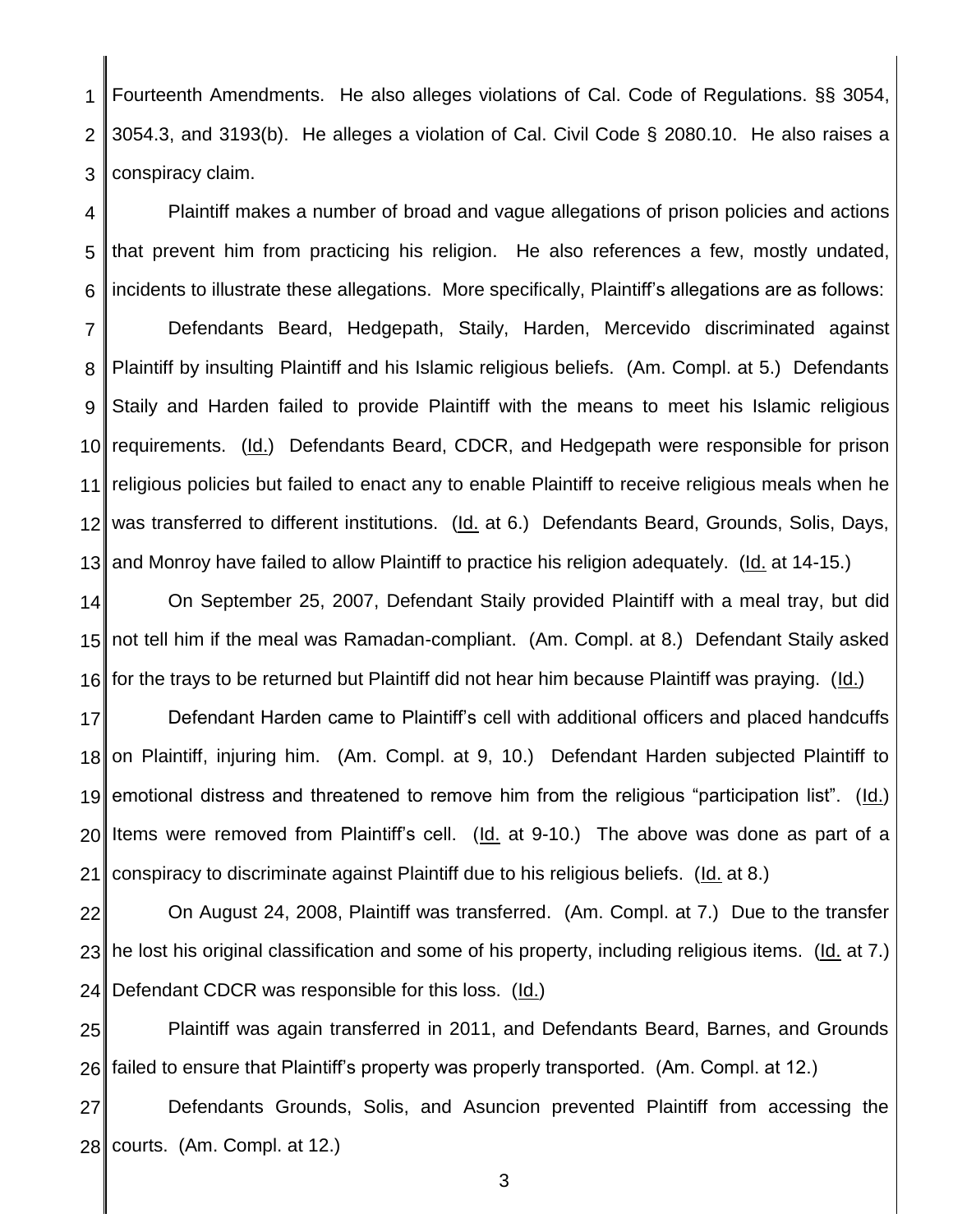1 2 3 4 From November 15, 2011 to November 20, 2012, HDSP and SVSP failed to provide Plaintiff with religious meals and required Plaintiff to reapply for his religious meal classification. (Am. Compl. at 15.) Defendants CDCR, Beard, Grounds, Solis, Monroy, Days, and Ramirez were responsible for this injury. (Id. at 16.)

5 6 7 8 9 Defendant Days searched Plaintiff's cell without any reason on March 20, 2013. (Am. Compl. at 13.) Defendants Days failed to implement procedures to protect Plaintiff's legal property. (Id.) Defendant Ramirez mishandled Plaintiff's property during the search. (Id.) Defendants Days, Solis, Ramirez, Grounds, Beard, and CDCR have failed to return some of the items that were removed during the search. (Id.)

10 11 Defendant CDCR has not properly used funds intended for inmates' religious needs. (Am. Compl. at 10.)

12 13 Defendants Barnes and Gilmore ordered searches of inmates' cells at HDSP. (Am. Compl. at 11, 12.) Defendants Miraz and Smith searched Plaintiff's cell. (Id. at 12.)

14 15 16 17 18 19 Plaintiff asks for return of his property, for the ability to review the proposed use of monies allotted for prisoners' religious needs, for additional religious freedom through the use of private clergy and other faith leaders, that he be allowed to fulfill his various Islamic requirements, that the CDCR update their procedures dealing with Islamic religious requirements, that defendants' monetary compensation be changed, for protection for his use of religious articles, and a jury trial.

#### 20 **III. ANALYSIS**

21

### **A. 42 U.S.C. § 1983 Claims**

22 23 24 25 26 42 U.S.C. § 1983 "provides a cause of action for the 'deprivation of any rights, privileges, or immunities secured by the Constitution and laws' of the United States." Wilder v. Virginia Hosp. Ass'n, 496 U.S. 498, 508 (1990) (quoting 42 U.S.C. § 1983). § 1983 is not itself a source of substantive rights, but merely provides a method for vindicating federal rights conferred elsewhere. Graham v. Connor, 490 U.S. 386, 393-94 (1989).

27 28 To state a claim under § 1983, a plaintiff must allege two essential elements: (1) that a right secured by the Constitution or laws of the United States was violated, and (2) that the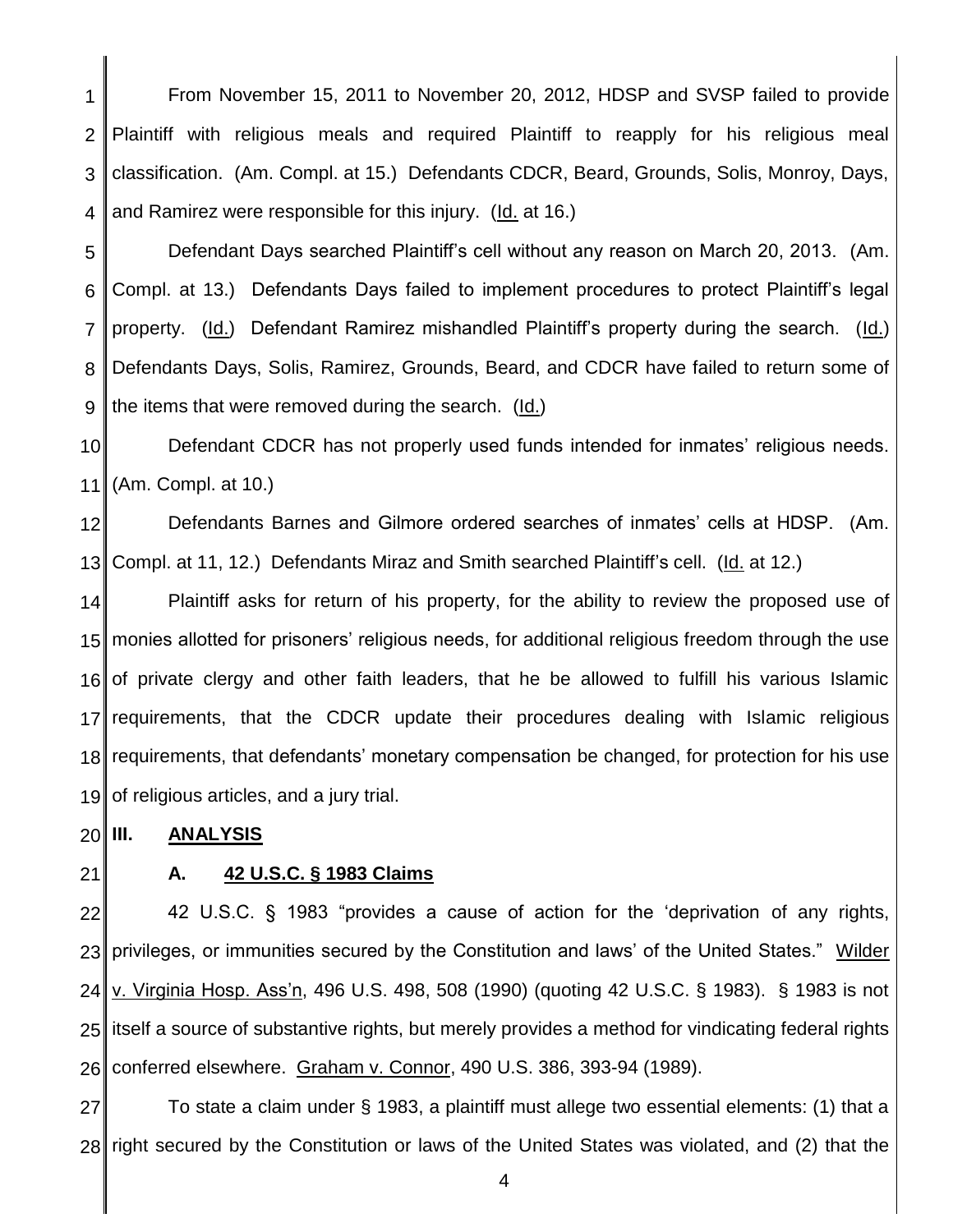1 2 3 alleged violation was committed by a person acting under the color of state law. See West v. Atkins, 487 U.S. 42, 48 (1988); Ketchum v. Alameda Cnty., 811 F.2d 1243, 1245 (9th Cir. 1987).

4

#### **B. Federal Rule of Civil Procedure 18**

5 6 7 8 9 10 11 12 13 14 Fed. R. Civ. P. 18(a) states that "[a] party asserting a claim to relief as an original claim, counterclaim, cross-claim, or third-party claim, may join, either as independent or as alternate claims, as many claims, legal, equitable, or maritime, as the party has against an opposing party." "Thus multiple claims against a single party are fine, but Claim A against Defendant 1 should not be joined with unrelated Claim B against Defendant 2. Unrelated claims against different defendants belong in different suits, not only to prevent the sort of morass [a multiple claim, multiple defendant] suit produce[s], but also to ensure that prisoners pay the required filing fees-for the Prison Litigation Reform Act limits to 3 the number of frivolous suits or appeals that any prisoner may file without prepayment of the required fees. 28 U.S.C. § 1915(g)." George v. Smith, 507 F.3d 605, 607 (7th Cir. 2007).

15 16 17 Plaintiff's First Amended Complaint, as did his original Complaint, includes a laundry list of unrelated allegations against wholly unrelated defendants at three different prison facilities.

18 19 20 The Court previously informed Plaintiff about Rule 18's requirements. Plaintiff has ignored the Court's instructions and directives. The same violations are repeated and more unrelated claims have been added.

21 22 23 24 25 26 27 28 The Court will only analyze those of Plaintiff's claims that arose at KVSP and HDSP since those facilities are within the jurisdiction of this Court. All other claims, i.e., all of Plaintiff's claims against defendants at SVSP will be dismissed. These include his due process and First Amendment claims against Defendant Grounds; his due process, First Amendment, and Fourth Amendment claims against Defendant Days, his First Amendment claim against Defendant Solis; his First Amendment claim against Defendant Asuncion; his First Amendment claim against Defendant Monroy; and his First Amendment and due process claims against Defendant Ramirez. Defendants Grounds, Days, Solis, Asuncion, Monroy,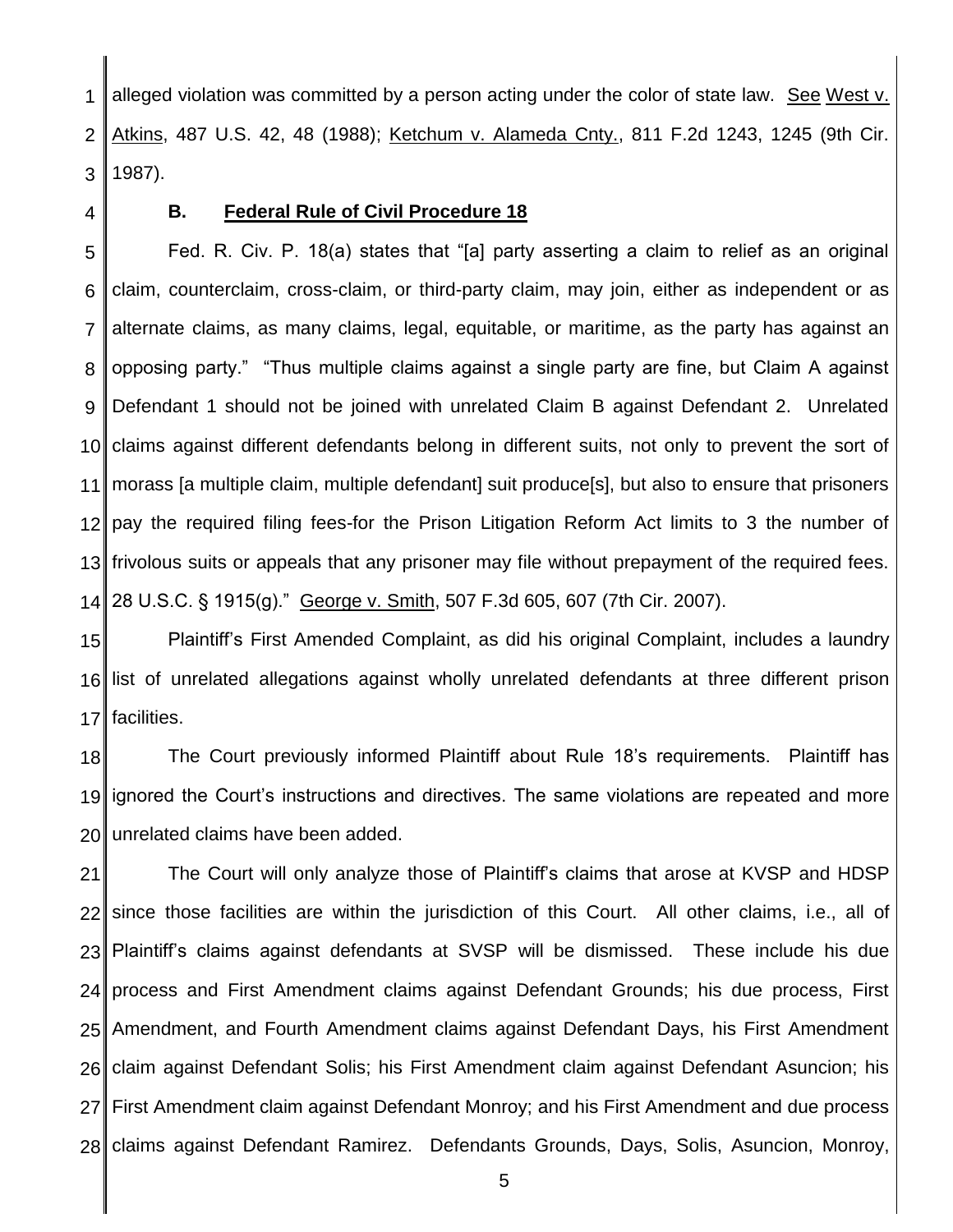1 and Ramirez are to be dismissed from this action.

2

## **C. State Agencies**

3 4 5 6 7 8 The Eleventh Amendment prohibits suits against state agencies. See Natural Res. Def. Council v. California Dep't of Transp., 96 F.3d 420, 421 (9th Cir. 1996); Brooks v. Sulphur Springs Valley Elec. Co-op., 951 F.2d 1050, 1053 (9th Cir. 1991); Taylor v. List, 880 F.2d 1040, 1045 (9th Cir. 1989) (concluding that Nevada Department of Prisons was a state agency entitled to Eleventh Amendment immunity); Mitchell v. Los Angeles Community College Dist., 861 F.2d 198, 201 (9th Cir. 1989).

9 10 11 As the Court previously informed Plaintiff, because CDCR is a state agency, it is entitled to Eleventh Amendment immunity from suit and Plaintiff cannot recover from it. Defendant CDCR should now be dismissed from this action.

12

### **D. Linkage and Federal Rule of Civil Requirement**

13 14 15 16 17 18 19 20 21 Pursuant to 42 U.S.C. § 1983, Plaintiff must demonstrate that each named defendant personally participated in the deprivation of his rights. Jones v. Williams, 297 F.3d 930, 934 (9th Cir. 2002). The Supreme Court has emphasized that the term "supervisory liability," loosely and commonly used by both courts and litigants alike, is a misnomer. Iqbal, 556 U.S. at 677. "Government officials may not be held liable for the unconstitutional conduct of their subordinates under a theory of respondeat superior." Id. at 676. Rather, each government official, regardless of his or her title, is only liable for his or her own misconduct, and therefore, Plaintiff must demonstrate that each defendant, through his or her own individual actions, violated Plaintiff's constitutional rights. Id. at 676-677.

22 23 24 25 26 27 28 Plaintiff has not alleged facts demonstrating that Defendants Gilmore, Barnes, Mercevido, Hedgepath, or Beard was aware of or directly involved in the incidents at issue in Plaintiff's First Amended Complaint. He does not allege these defendants were aware of specific difficulties Plaintiff encountered in attempting to practice his Muslim faith, via cell searches, or in attempting to access to the courts. Plaintiff will not be given the opportunity to file an amended complaint curing the deficiencies in this respect. Defendants Gilmore, Barnes, Mercevido, Hedgepath, and Barnes should be dismissed from this action.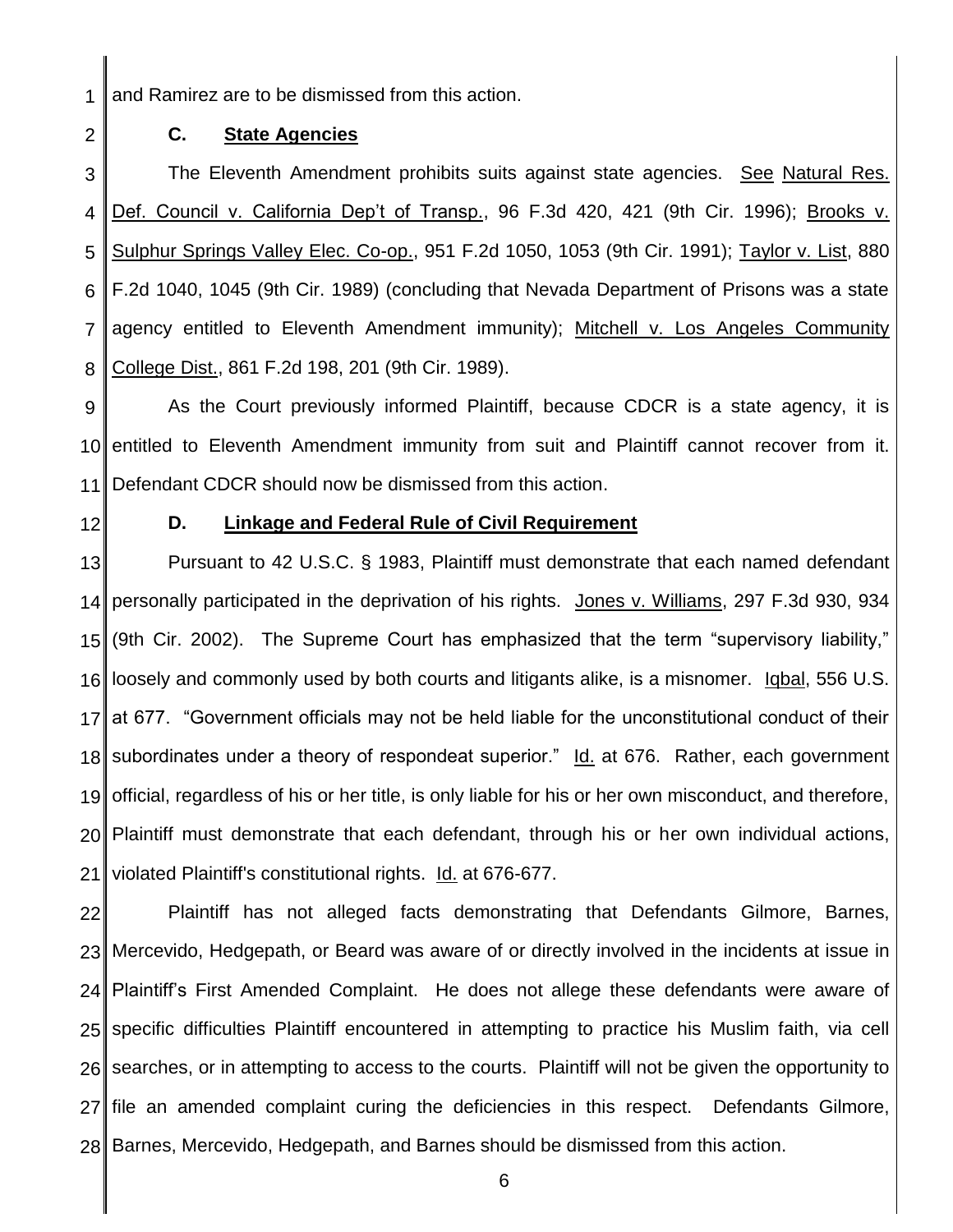1

#### **E. First Amendment Claim**

2 3 4 Plaintiff alleges that defendants violated his First Amendment rights by failing to provide him a reasonable opportunity to observe Ramadan and a hospitable environment to practice Islam. He once again fails to properly link any named defendants to this claim.

5 6 7 8 9 10 11 12 13 14 15 16 17 18 19 Under the Constitution, "reasonable opportunities must be afforded to all prisoners to exercise the religious freedom guaranteed by the First and Fourteenth Amendments." Cruz v. Beto, 405 U.S. 319, 322 n. 2 (1972). However, as with other First Amendment rights in the inmate context, prisoners' rights may be limited or retracted if required to "maintain [ ] institutional security and preserv[e] internal order and discipline." Bell v. Wolfish, 441 U.S. 520, 549 (1979). Restrictions on access to "religious opportunities"-whether group services, chapel visits, or meetings with religious advisers-must be found reasonable in light of four factors: (1) whether there is a "valid, rational connection" between the regulation and a legitimate government interest put forward to justify it; (2) "whether there are alternative means of exercising the right that remain open to prison inmates"; (3) whether accommodation of the asserted constitutional right would have a significant impact on guards and other inmates; and (4) whether ready alternatives are absent (bearing on the reasonableness of the regulation). Turner v. Safley, 482 U.S. 78, 89-90 (1987); see also Beard v. Banks, 548 U.S. 521 (2006); Mauro v. Arpaio, 188 F.3d 1054, 1058-59 (9th Cir. 1999) (en banc).

20 21 22 23 Certainly, prisons are allowed to place a variety of restrictions on activities, including even religious worship, for security purposes and other legitimate penological reasons. See Pierce v. County of Orange, 526 F.3d 1190, 1209 (9th Cir. 2008). However, denial of all access to religious worship opportunities can violate the First Amendment. Id.

24 25 26 27 28 Despite, and perhaps even because of, the length of Plaintiff's allegations, they do not provide sufficient facts to enable the court to identify a cognizable First Amendment claim. Plaintiff does not allege he actually lost access to a religious opportunity at all and certainly not that any individual defendant did something to cause him to lose that opportunity. At most, his allegations allege simple miscommunication over when his food tray needed to be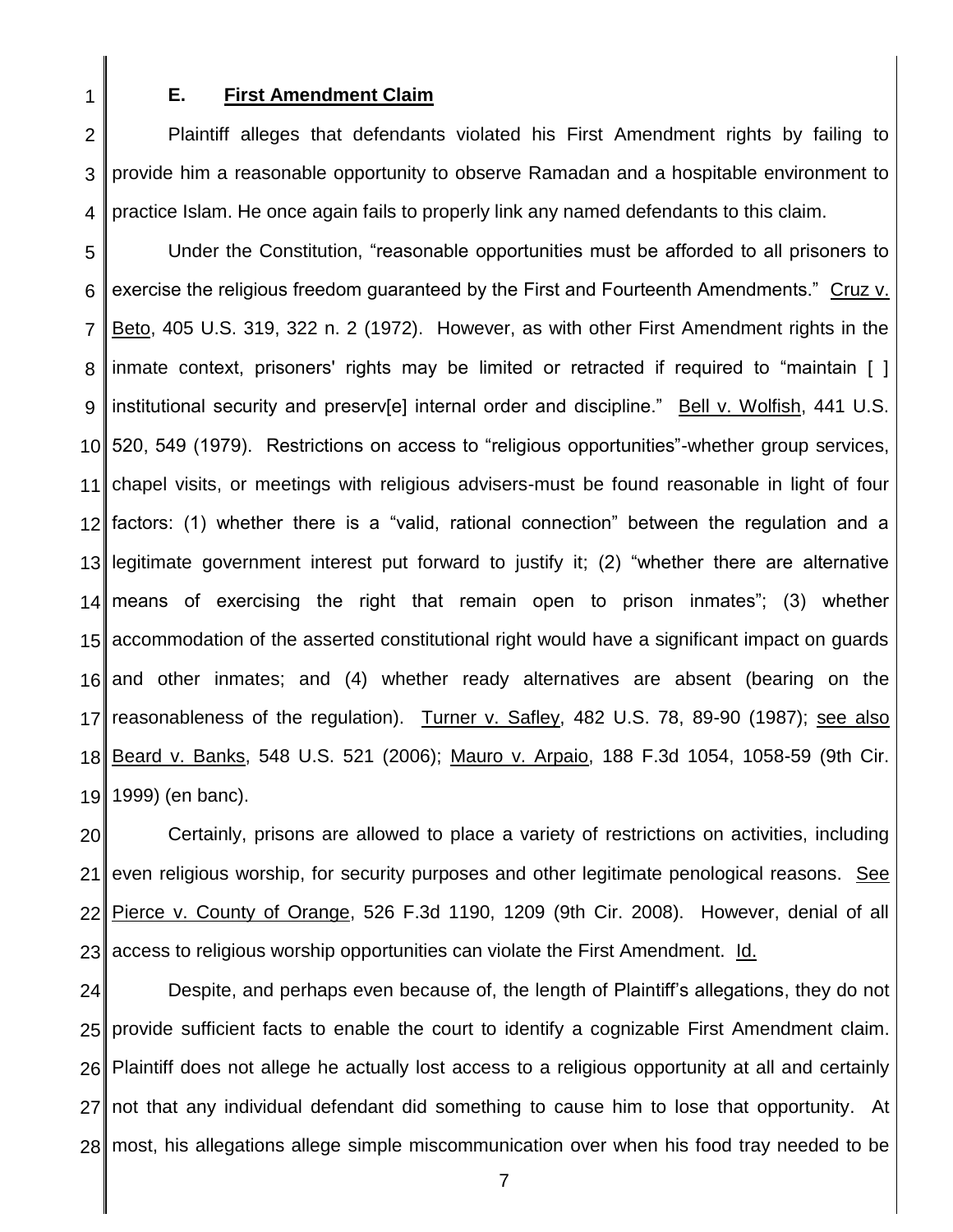1 returned and suggest a general antipathy to Muslims.

2 3 4 5 6 7 8 9 Plaintiff does allude to unspecified anti-Muslim regulations, but identifies none that prevented him from accessing religious opportunities. Plaintiff does not meet any of the Turner requirements. He does not address such issues as: whether there was a connection between a challenged regulation and a legitimate government interest; whether there were alternative means available to allow him to engage in his necessary religious activity notwithstanding the regulations; whether the accommodation he seeks would have an impact on guards or other inmates; and whether alternative means of practicing his religious obligations were available to him.

10 11 12 13 14 Plaintiff, having been advised of the deficiencies in his pleading and the requirements for correcting those deficiencies, has failed to correct them or even take meaningful steps to suggest he tried to correct them. No useful purpose would be served in repeating that advice and instruction and giving him yet another chance to do that which he failed to do previously. Plaintiff will not be given leave to amend this claim.

15

#### **F. Fourth Amendment Claim**

16 17 Plaintiff alleges that Defendants Miraz and Smith violated his Fourth Amendment rights by searching his cell and seizing his property.

18 19 20 21 22 23 Under the Fourth Amendment, a seizure of property "occurs when there is some meaningful interference with an individual's possessory interest in that property." United States v. Jacobsen, 466 U.S. at 113. The United States Supreme Court has held that "the Fourth Amendment has no applicability to a prison cell." Hudson v. Palmer, 468 U.S. 517, 536 (1984). Further, the Court noted, "[p]rison officials must be free to seize from cells any articles which, in their view, disserve legitimate institutional interests." Id. at 528 n.8.

24 25 26 27 Because there is no Fourth Amendment applicability to a prison cell, any claim raised by Plaintiff in this regard fails. Plaintiff has failed to state a Fourth Amendment claim against Defendants Miraz and Smith. No useful purpose would be served by granting further leave to amend.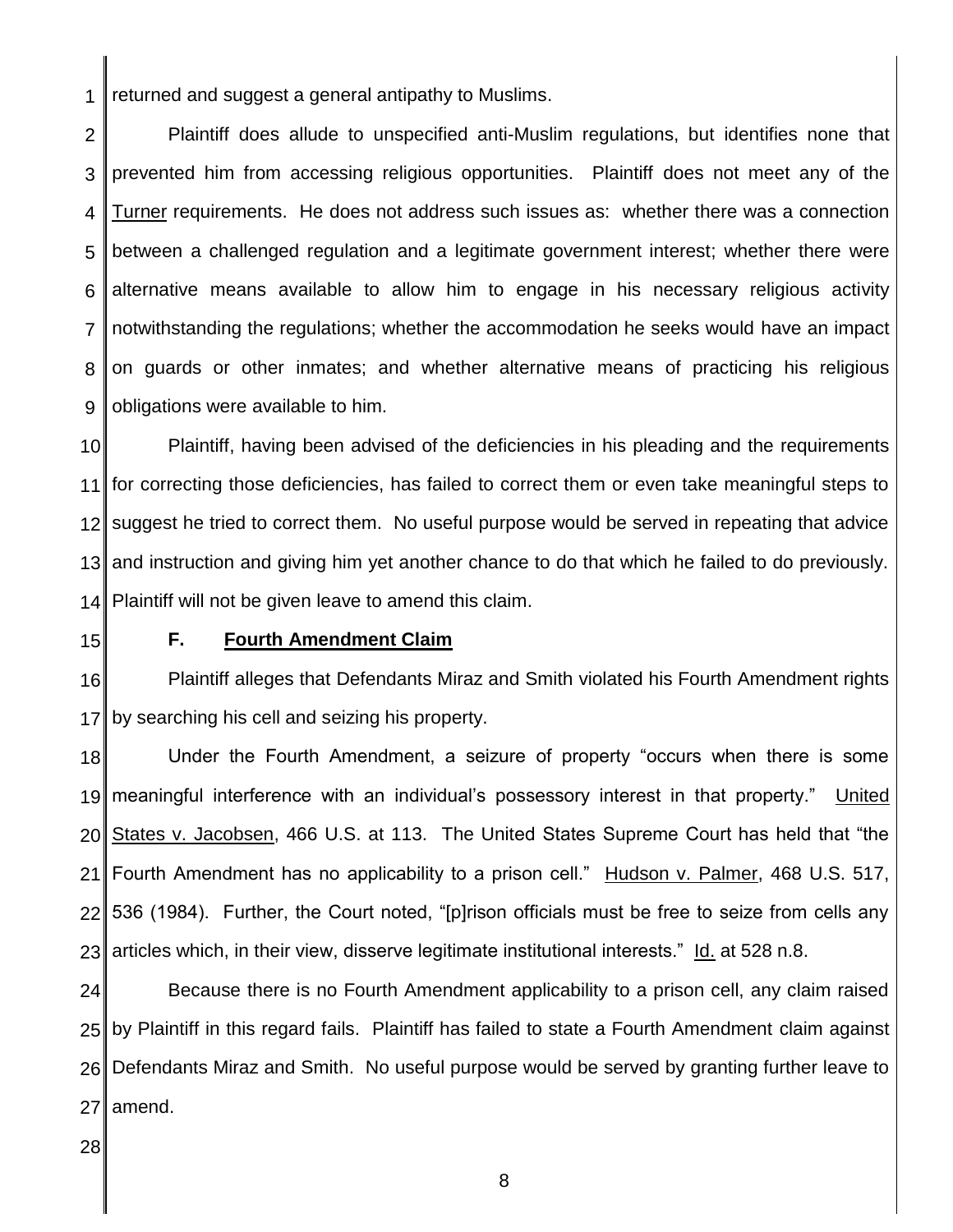1

#### **G. Eighth Amendment Claim**

2 3 Plaintiff failed to heed the Court's invitation to focus on his Eighth Amendment excessive force claim.

4 5 Plaintiff alleges that he was subject to excessive force under the Eighth Amendment when Defendants Harden and Staily forced Plaintiff to return his food tray.

6 7 8 9 10 11 12 13 14 15 16 17 18 19 The Cruel and Unusual Punishments Clause of the Eighth Amendment protects prisoners from the use of excessive physical force. Wilkins v. Gaddy, 559 U.S. 34, 36 (2010) (per curiam); Hudson v. McMillian, 503 U.S. 1, 8–9 (1992). To state an Eighth Amendment claim, a plaintiff must allege that the use of force was "unnecessary and wanton infliction of pain." Jeffers v. Gomez, 267 F.3d 895, 910 (9th Cir. 2001). The malicious and sadistic use of force to cause harm always violates contemporary standards of decency, regardless of whether or not significant injury is evident. Hudson, 503 U.S. at 9; see also Oliver v. Keller, 289 F.3d 623, 628 (9th Cir. 2002) (Eighth Amendment excessive force standard examines de minimis uses of force, not de minimis injuries). However, not "every malevolent touch by a prison guard gives rise to a federal cause of action." Hudson, 503 U.S. at 9. "The Eighth Amendment's prohibition of cruel and unusual punishments necessarily excludes from constitutional recognition de minimis uses of physical force, provided that the use of force is not of a sort repugnant to the conscience of mankind." Id. at 9-10 (internal quotations marks and citations omitted).

20 21 22 23 24 25 26 27 28 Whether force used by prison officials was excessive is determined by inquiring if the "force was applied in a good-faith effort to maintain or restore discipline, or maliciously and sadistically to cause harm." Hudson, 503 U.S. at 6-7. The Court must look at the need for application of force; the relationship between that need and the amount of force applied; the extent of the injury inflicted; the extent of the threat to the safety of staff and inmates as reasonably perceived by prison officials; and any efforts made to temper the severity of the response. See Whitley, 475 U.S. at 321. The absence of significant injury alone is not dispositive of a claim of excessive force. See Wilkens, 559 U.S. at 37. "Neither accident nor negligence constitutes cruel and unusual punishment, as '[i]t is obduracy and wantonness, not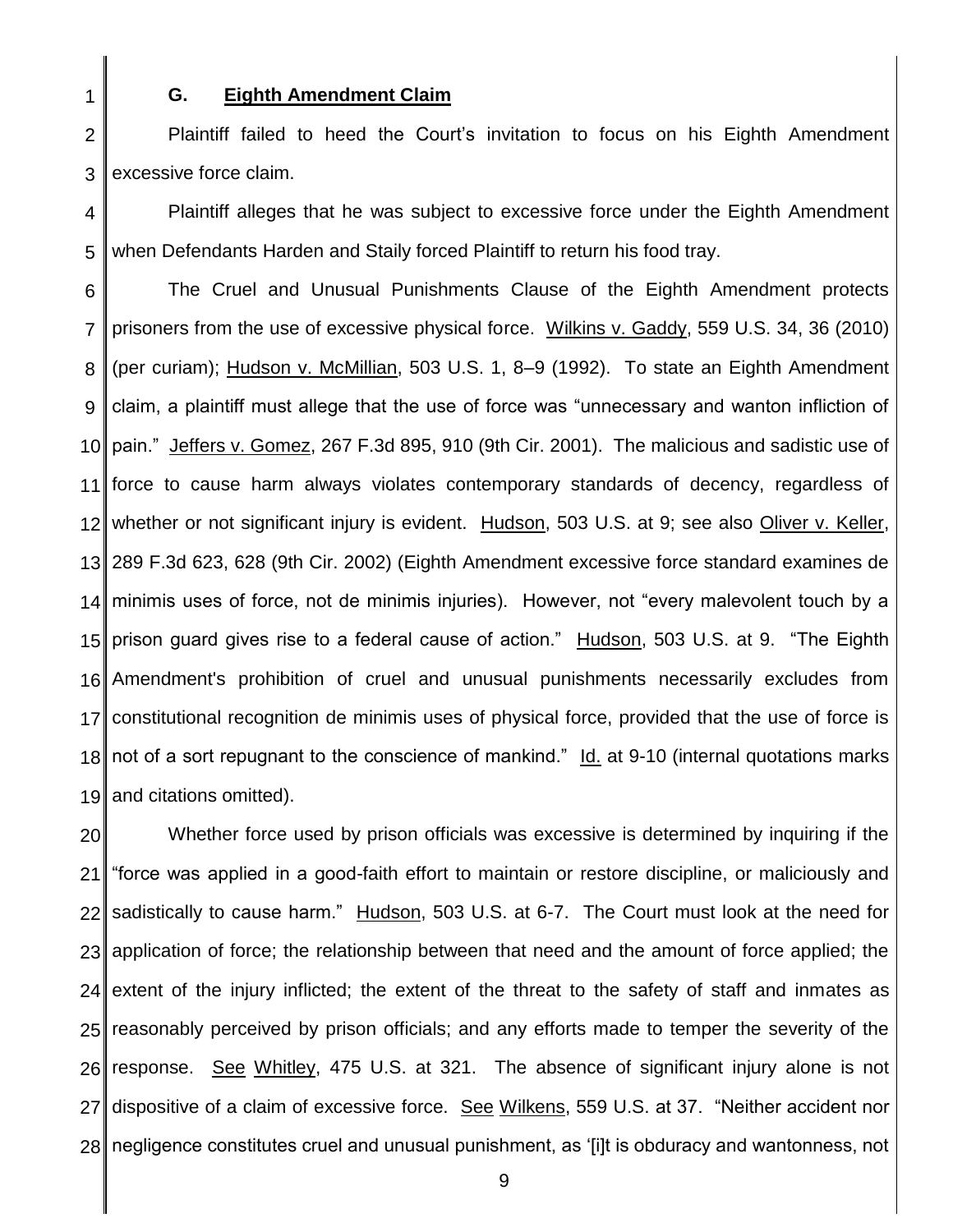1 2 3 inadvertence or error in good faith, that characterize the conduct prohibited by the Cruel and Unusual Punishments Clause." Williams v. Ramirez, 2009 WL 1327515, \*3 (E.D.Cal. May 12, 2009) (quoting Whitley, 475 U.S. at 319).

4 5 6 7 8 9 Plaintiff fails to state an Eighth Amendment claim for excessive force against Defendant Staily. He alleges only that Defendant Staily alerted others to the fact that Plaintiff had failed to return his food tray. That is not an actionable violation of Plaintiff's Eight Amendment rights. There is no allegation that Defendant Staily used any force against Plaintiff or caused others to do so. Plaintiff has failed to state an Eighth Amendment claim against Defendant Staily.

10 11 12 13 14 Plaintiff also fails to state an Eighth Amendment claim for excessive force against Defendant Harden. Viewed in the light most favorable to Plaintiff, the allegations do not reflect that any force used was malicious and sadistic. To the contrary, it appears the conflict arose out of a misunderstanding between Plaintiff and Defendant Harden and Plaintiff's failure to comply with Defendant Staily's orders.

15 16 17 Plaintiff has failed to state an excessive force claim against Defendants Staily or Harden. For the same reasons given for the denial of leave to amend his First Amendment claims, Plaintiff will not be given further leave to amend this claim.

18

#### **H. Conspiracy**

19 20 21 22 23 24 25 26 Conspiracy under § 1983 merely provides a mechanism by which to plead or prove a constitutional or statutory violation. Landrigan v. City of Warwick, 628 F.2d 736, 742 (1st Cir. 1980). Although conspiracy claims are actionable under Section 1983, "it is necessary that there have been, besides the agreement, an actual deprivation of a right secured by the Constitution and laws." Landrigan 628 F.2d at 742. A pro se complaint containing only conclusory, vague, or general allegations of conspiracy to deprive a person of constitutional rights will not withstand a motion to dismiss. Zemsky v. City of New York, 821 F.2d 148, 152 (2nd Cir. 1987).

27 28 Plaintiff has not pled sufficient facts to support a cognizable claim for a conspiracy to violate Plaintiff's constitutional rights. Plaintiff's bare allegation that defendants conspired to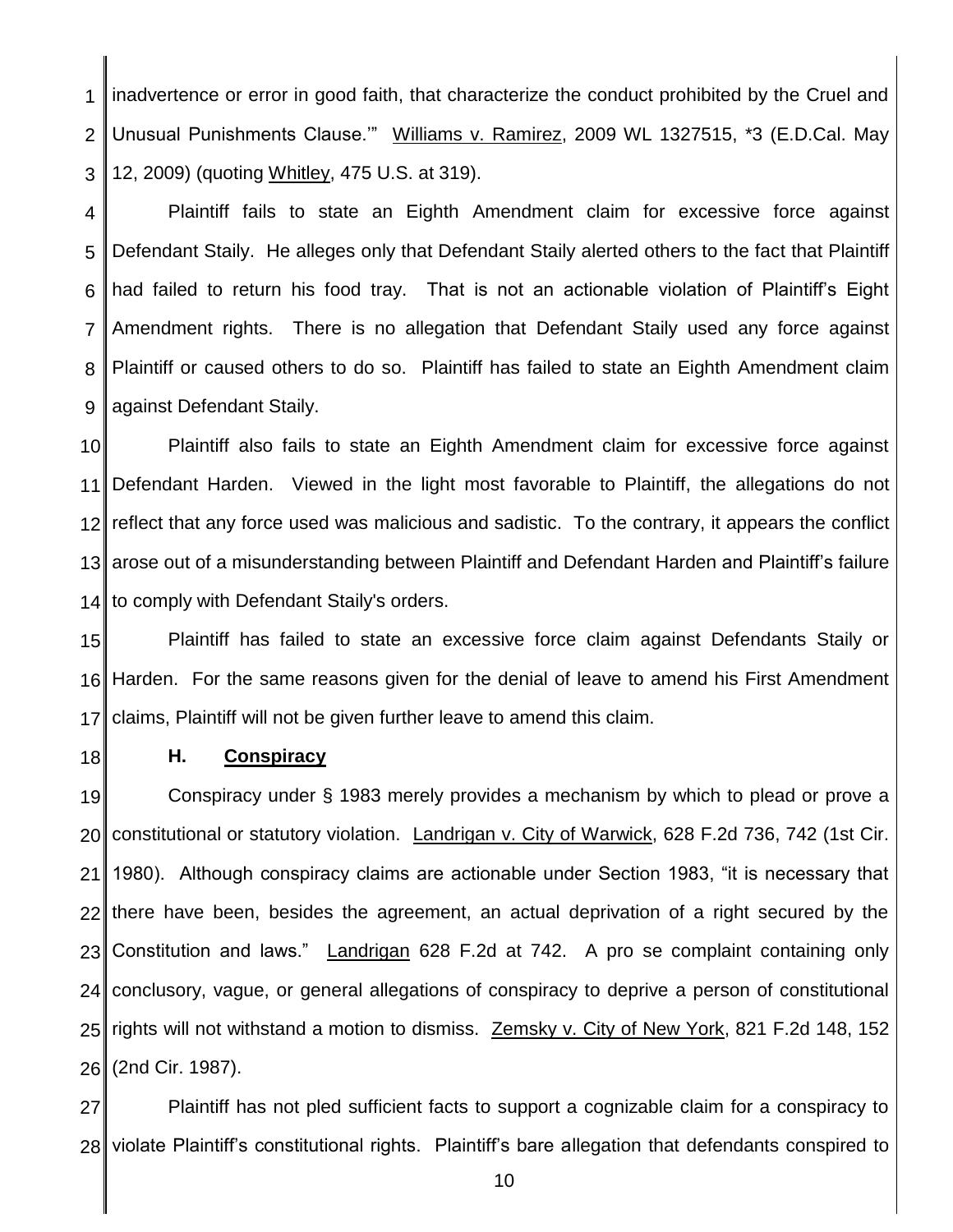1 2 prevent him from practicing his religion is devoid of any suggestion of facts which might conceivably support it. Plaintiff will not be given leave to amend this claim.

3

4

# **I. California State Law**

Plaintiff alleges violations of Cal. Code of Regulations. §§ 3054, 3054.3, and 3193(b).

5 6 7 8 9 10 11 The existence of a regulation governing the conduct of prison employees does not necessarily create a right for Plaintiff to sue civilly to enforce the regulations or for damages for their violation. Plaintiff has cited to no authority suggesting the existence of an implied private right of action under Title 15, and the Court finds no such authority or right. See Chappell v. Perrez, 2011 WL 2296816, \*2 (E.D. Cal. June 8, 2011); Lamon v. Cate, 2011 WL 773046, \*9 (E.D. Cal. Feb. 28, 2011). Plaintiff has failed to state a claim under the California Code of Regulations and will not be given leave to amend.

12 13 14 15 Plainitff also alleges a violation of Cal. Civil Code § 2080.10. This regulation deals with public agencies receiving property from a person for temporary safekeeping. There is no reason to believe it might apply to property of incarcerated individuals or that it creates a private right of action. Plaintiff fails to state a claim under the California law.

16

# **IV. CONCLUSION AND ORDER**

17 18 19 20 21 Plaintiff's First Amended Complaint fails to state any claims upon which relief may be granted under section 1983. Plaintiff was previously notified of the deficiencies in his claims and given leave to amend several times. Based on the nature of the deficiencies at issue, the Court finds that further leave to amend is not warranted. Lopez v. Smith, 203 F.3d 1122, 1130 (9th Cir. 2000); Noll v. Carlson, 809 F.2d 1446, 1448-49 (9th Cir. 1987).

22

Accordingly, the Court HEREBY ORDERS the following:

23 24 1. Plaintiff's claims against individuals at Salinas Valley State Prison be DISMISSED without prejudice;

25 26 2. Plaintiff's claims against individuals at High Desert State Prison and Kern Valley State Prison be DISMISSED with prejudice for failure to state any claim under 42 U.S.C. § 1983; and

3. The Clerk of the Court shall CLOSE this action.

28